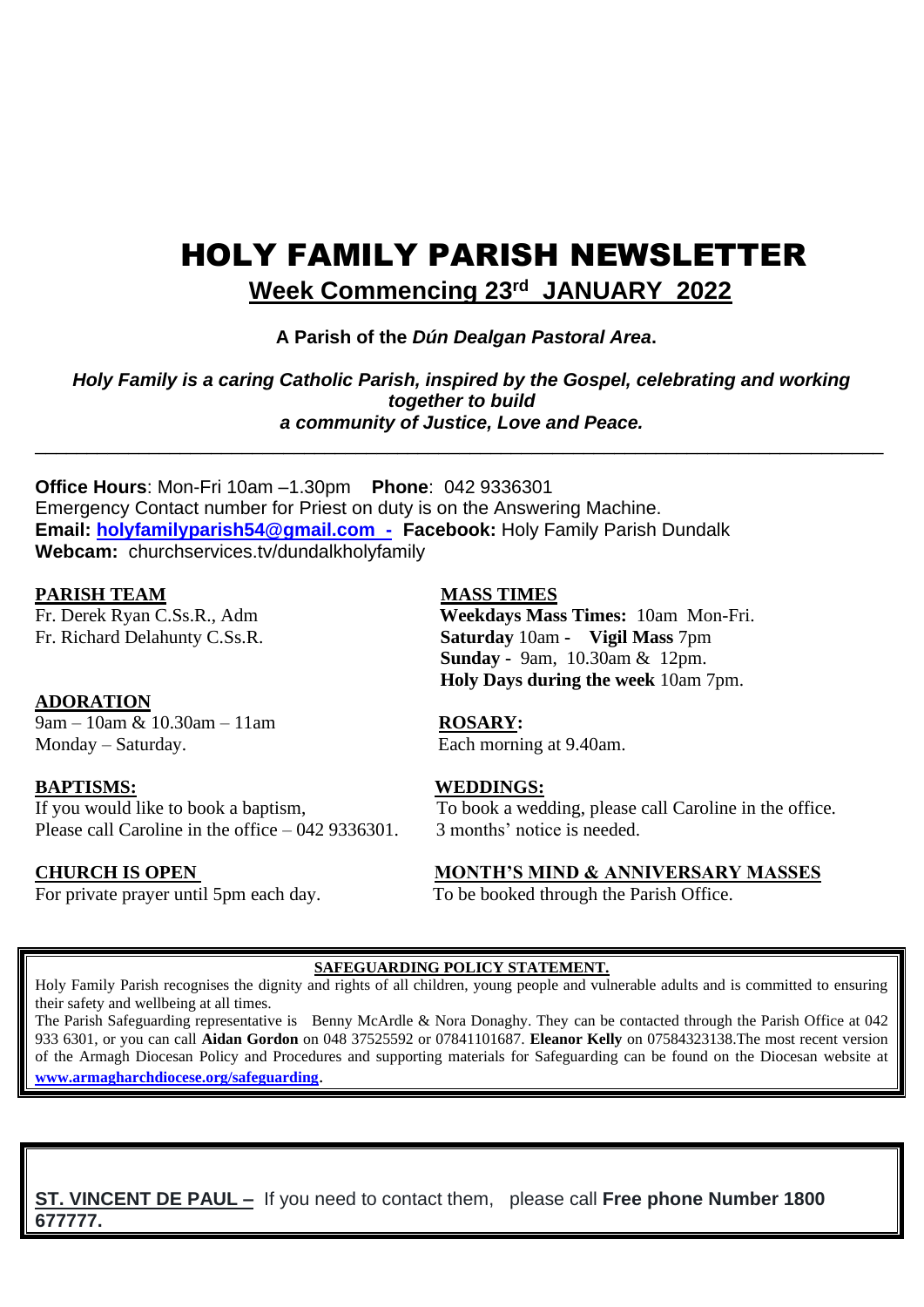**BAPTISMS:** We welcome our newly baptised **Iris Matthews, Macey McFall, Ava Gray** and ask for God's blessing on their family & friends.

## **WEDDING CONGRATULATIONS**

To **Shannon Glenholmes and James Brennan** who were married recently. We wish them both every happiness in the future.

**DEATHS –** We pray for all the recently deceased and their families at this time – **Annemarie McDonagh –** Drive 1, **Sharon Enright (nee Smyth) –** Belfry Drive, **Thomas (Donal) O'Flaherty –** Jocelyn Street.

# **MASS INTENTIONS FOR THE WEEK BEGINNING 23rd JANUARY 2022**

**VIGIL** 

**7pm -** Paddy McQuillan, Pat Sullivan (A), Noel Breen (A)

# **SUNDAY 23rd JANUARY 2022.**

**9.00am** Hugh & Derek Kerley (A), Mr & Mrs McGinn.

**10.30am BRENDAN (Bino) SHIELDS M.M.**

**12pm** Mary McDonagh (Birthday), Kathleen Flynn (A), Ciaran Casey (A), Edward Early (A), Jack McCann, Margaret McCann (A), James Sioghe, Aine Walsh.

# **MONDAY 24th JANUARY**

**10.00am** Doris Cox (Rec. Dec)

### **TUESDAY**

**10.00am** Liam O'Connor (Rec. Dec)

### **WEDNESDAY**

**10.00am** Teresa Clarke (A)

# **THURSDAY**

**10.00am** Sr. Caitriona O'Hara (Rec. Dec), Special Intention

**FRIDAY 10.00am ALTAR LIST OF THE DEAD,** 

# **SATURDAY**

**10.00am** Margaret Kerley (A), Pat & Mary Gaskin (A)

# **VIGIL**

**7.00pm** Seamus White (Junior) (A), Michael Cotter (A)

**PARISH FINANCES** – Last weekend's envelopes amounted to **€715.00.** Loose collection amounted to **€915.00**. Thank you very much to all who contributed.

**COVID – 19.** We are delighted to hear from NPHET and the Government that restrictions will soon be lifted in this country. However, as a parish community, we will continue to be cautious as we gather to prayer and celebrate mass. Please continue to wear your mask correctly and sanitise your hands on entering and exiting the Church. I notice some people bring their own bottle of sanitiser with them and this is also a good idea. – Fr. Derek.

## **GLUTEN FREE HOSTS**

If you would like to receive a gluten free host, please let the Priest or Anne know before mass and we will have it ready for you at the distribution of Holy **Communion** 

### **MINISTERS OF THE WORD FOR NEXT WEEKEND 30th JANUARY 2022.**

| Saturday 7pm -                         | Rachel Curran                                     |
|----------------------------------------|---------------------------------------------------|
| Sunday $9.00am -$                      | Sarah McManus, Lesley Paul                        |
| <b>Sunday 10.30am -</b> Rosaleen Quinn |                                                   |
|                                        | <b>Sunday 12pm -</b> Bronagh Duffy, Gerry Bradley |

#### **MINISTERS OF THE EUCHARIST FOR NEXT WEEKEND 30th JANUARY 2022.**

| Saturday 7pm -                                   | Louretta O;Connor,        |
|--------------------------------------------------|---------------------------|
|                                                  | Shannan Glenholmes.       |
| Sunday 9.00am-                                   | Nora Donaghy, M. McGrath. |
| Sunday 10.30am - Dermot McAlester                |                           |
| <b>Sunday 12pm -</b> Anne McGuinness, Mary Duffy |                           |

# **NEW WEEKLY ENVELOPES FROM 6th**

**FEBRUARY 2022.** For anyone who would like to receive a box of envelopes for this coming year, they will be available in the Church after all masses this weekend -  $22<sup>nd</sup> / 23<sup>rd</sup>$  January 2022. We would like to take this opportunity to thank everyone who contribute to the parish via the weekly envelopes including those who live outside the parish. Thanks also to our collectors who deliver and collect some of the envelopes. This money goes towards the running of the Church and with the rising costs of insurance and utility bills, the weekly envelope is an invaluable source of income for the Parish. – *Fr. Derek and the Parish Finance Committee*